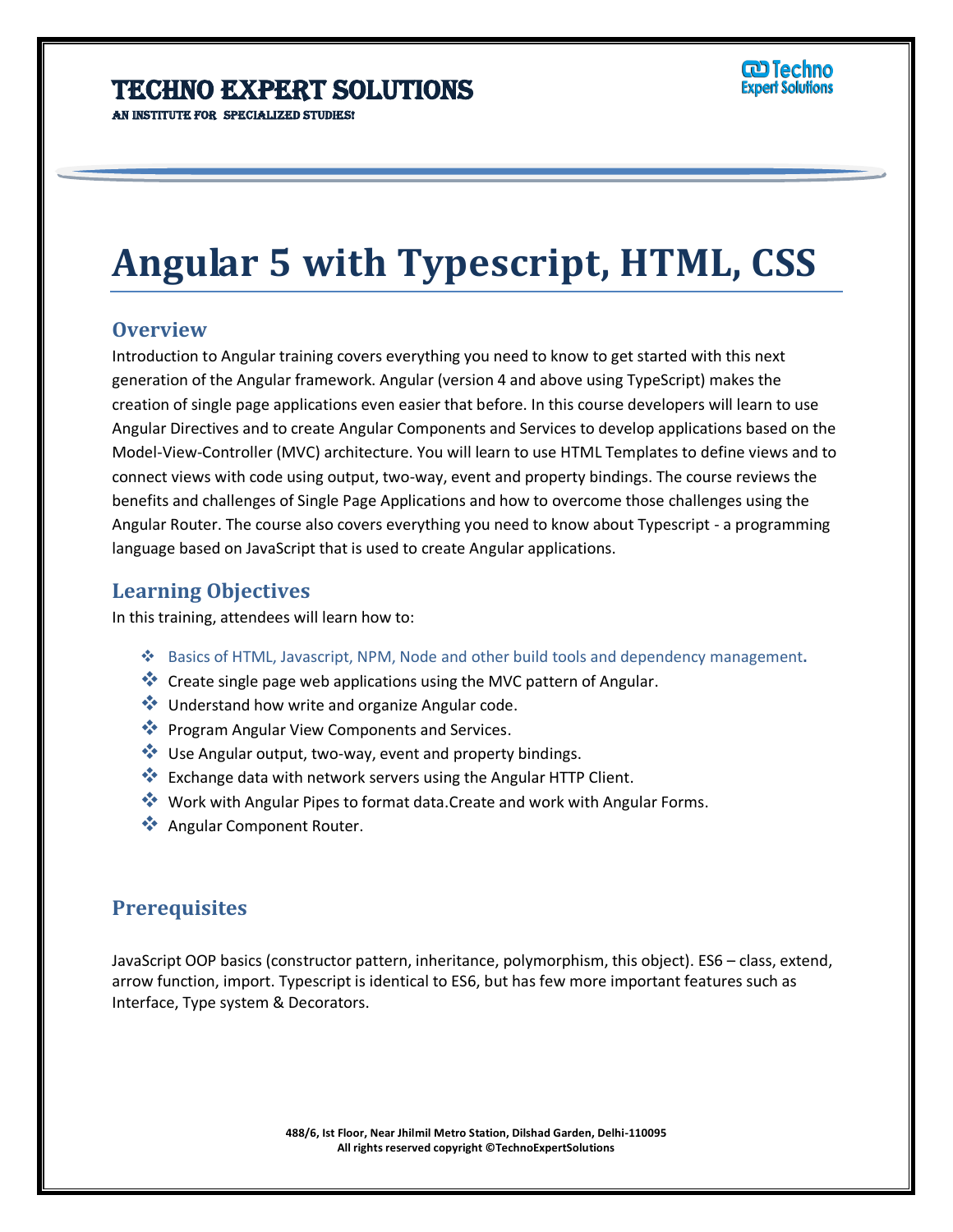AN INSTITUTE FOR SPECIALIZED STUDIES!

## **ට Techno Expert Solutions**

## **Typescript Introduction Course Content**

## **Introduction**

In this module, we will learn what typescript is and what the benefits of typescript are over other scripting languages. We can also learn how to install and setup the environment and how we can create our first example using typescript.

Ï

- What is TypeScript?
- Benefits of TypeScript:
- Setup the Environment
- First TypeScript Example

## **Data Types and Variables**

In this module, we will learn what the datatypes that are used in typescript are, and we will introduce a new data type let.o Basic Data Types

- Arrays
- Tuples
- Enum
- Any and void
- null and undefined
- Type Inference
- Type Casting
- Difference between let and var
- Const declaration

## **Destructuring & Spread**

In this module, we will learn how to extract the data from objects and arrays in a convenient way using destructuring and we can learn how to break arrays and objects into components using spreads.

- Array Destructuring
- Object Destructuring
- Mixed Destructuring
- Property renaming
- Default Values
- Spreads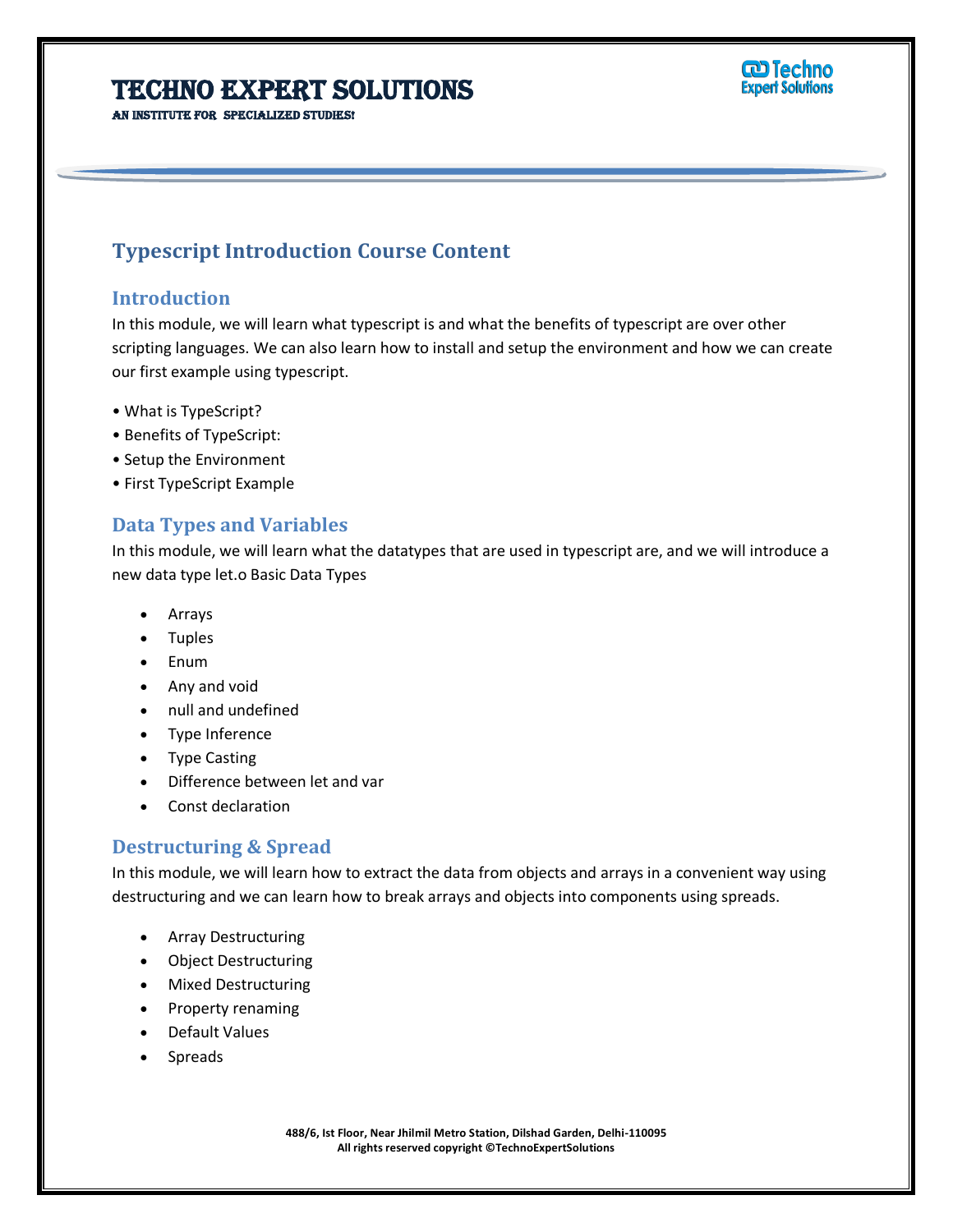AN INSTITUTE FOR SPECIALIZED STUDIES!

# **ට Techno**

## **Working with Classes**

In this module, we will learn how to write classes and how to create objects for our classes like we do in other programming languages like Java, C# etc. And we can also learn how we can fulfill OOPS concepts using typescript.o Writing and Using Classes

Ï

- Constructor method
- Inheritance of classes
- Typecasting
- Type Assertion
- Static Properties
- Abstract class

## **Working with Interfaces**

In this module, we will learn how to work with interfaces in typescript.o Interface Declaration and Initialization with an object.

- Duck Typing
- Interface Implementation by class
- Interface having Optional Property
- Class extending another class and also implementing an Interface
- Excess Property Checks
- Indexable Types
- Extending Interfaces

## **Generics**

In this module, we will learn what are generics, when to use them and how to create generics using typescript. And its wide range of usage over all the OOPS concepts.o When to Use Generic Functions

- **•** Generic Types
- Generic Interface
- Generic Classes
- Generic Constraints
- Using Type Parameters in Generic Constraint

## **Modules and Namespaces**

In this module, we will learn how to export and import between module. And how can we group the required modules into a namespace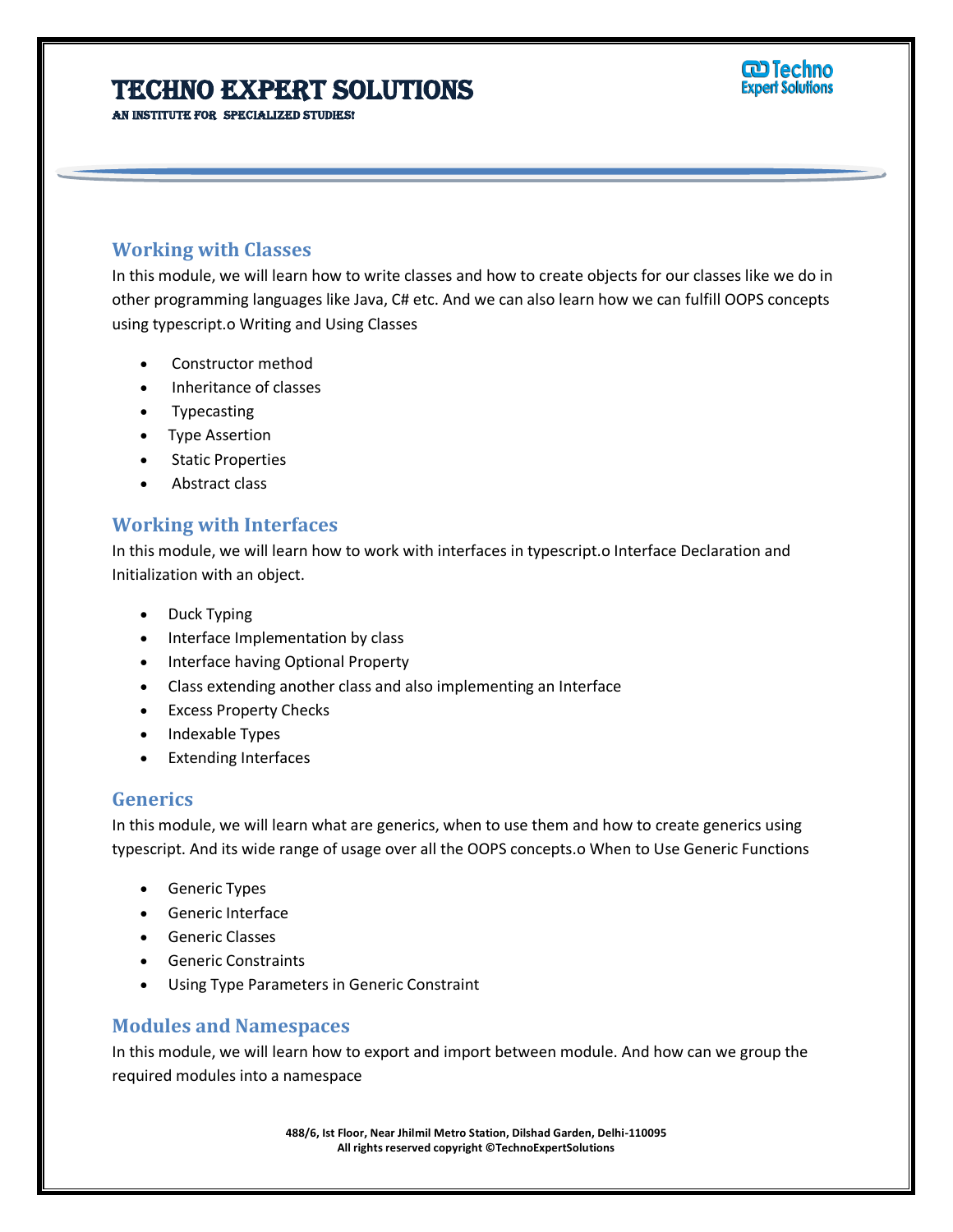AN INSTITUTE FOR SPECIALIZED STUDIES!



- Export Syntax
- Import Syntax
- Re-export
- Default exports
- Using require()
- Declaring and Using Namespaces

## **Angular5 Course Content**

### **Introduction**

In this module, we will learn what is angular, what are the major differences between Angular 1.X, Angular 2 and Angular 4. We will also learn how to set up in the local environment and a small introduction to typescript.

Ï

- What is Angular?
- Angular **(vs)** Angular2 **(vs)** Angular4 **(vs)** Angular5
- Setup for local environment

### **Directives**

In this module, we will learn what the built-in directives that we mostly use in angular4, and usage of Host Listener and Host Binding. Also, we can learn how to create attribute directives.

- Structural directives (Built-in Directives (**ngIF, ngFor, ngSwitch**)
- Style and Class Directives ( **ngClass, ngStyle)**
- Attribute directives
- Host Listener and Host Binding

#### **Data binding**

In this module, we will learn how to do data-binding in angular4, and how we can make use of @input and @output decorators.

- Property binding and Interpolation
- Event binding
- Two-way Binding
- Use of **@Input** and **@Output**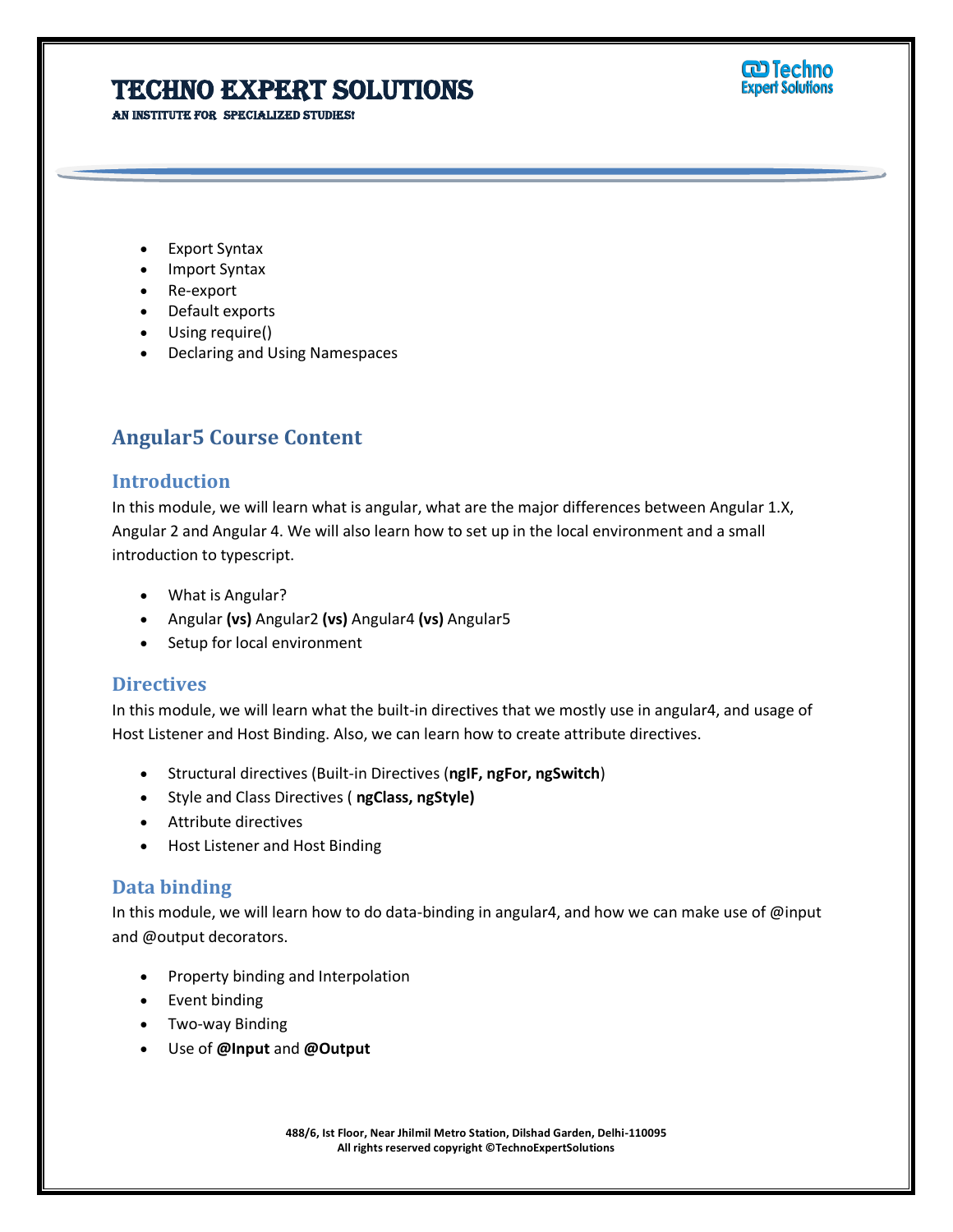AN INSTITUTE FOR SPECIALIZED STUDIES!



## **Components**

In this module, we will learn one of the major concept in angular4 i.e., components. And we can also learn how to create a dynamic component using **ngComponentOutlet.**

Ï

- What are components?
- Understanding Components **lifecycle hooks**
- Creating and using components
- Dynamic components using **ngComponentOutlet**

#### **Modules**

In this module, we will learn what modules are, and usage of modules in a different manner. We can also learn what **AOT** compilation is.

- Root App module
- Ahead-Of-Time(AOT) Compilation
- Feature modules
- Lazy Loading a Module
- Shared Module

#### **Forms**

In this module, we will learn two different types of creating forms in angular4 i.e. template driven and model-driven. And we will also learn how to do validations and how to create custom validators.

- Template Driven Forms
- Model Driven & Reactive Forms
- Form with **@ViewChild**
- Validations
- Resetting & submitting forms
- Custom Valuators

## **Pipes**

In this module we will learn what pipes are, and how to pass parameters to pipes, and how to create custom pipes.

And we will also learn new concept **Async pipes** that is introduced in angular4.

- Why pipes are useful?
- Parameterizing pipes
- Custom pipes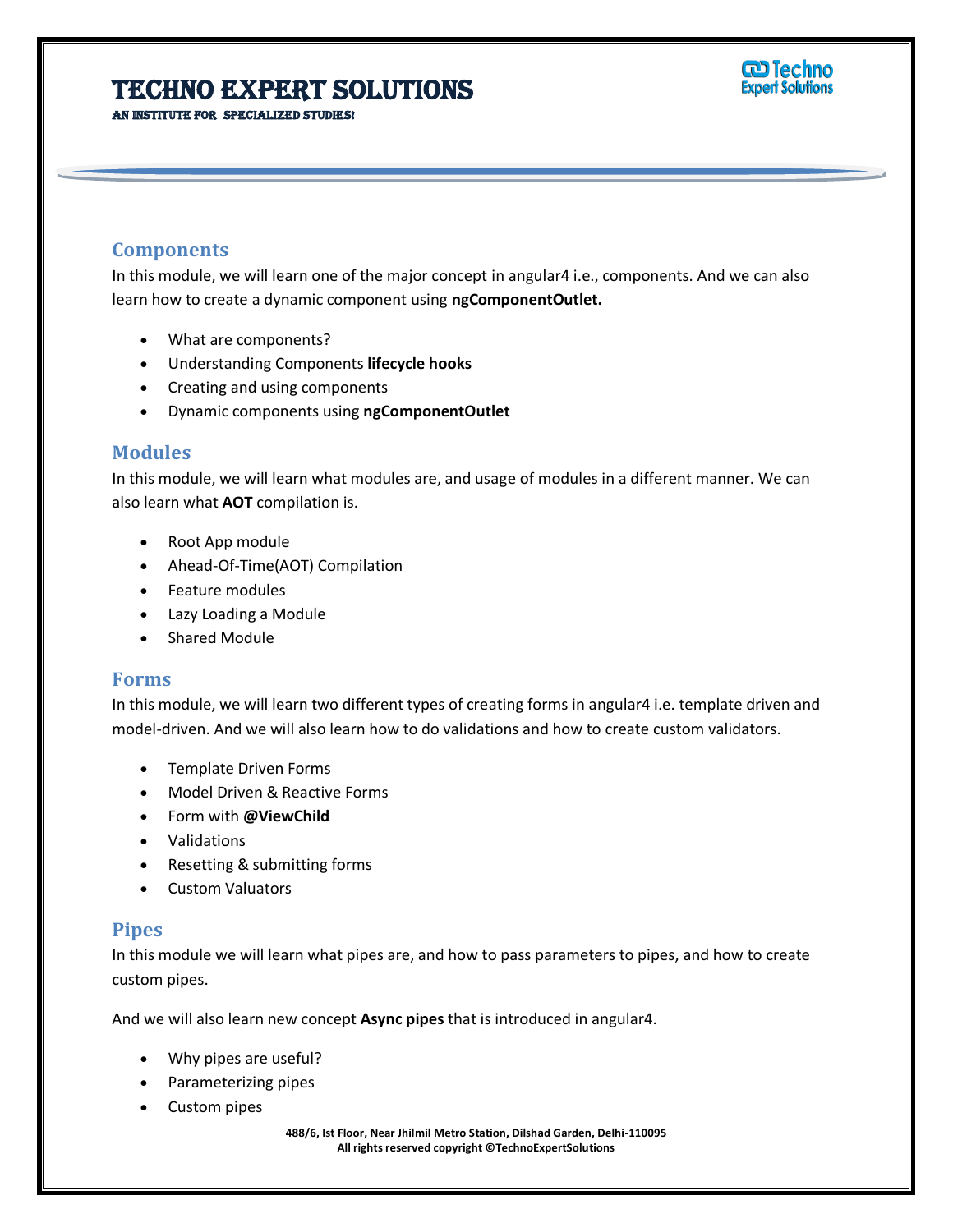AN INSTITUTE FOR SPECIALIZED STUDIES!



- Pure and Impure pipes
- Async pipes

## **Services & Dependency injection**

In this module we will learn what are services and how do they communicate using HTTP protocol to the server.

Ī

And we will also learn about very interesting topic Dependency Injection in angular.

- **•** Creating Service
- Logger Service
- \$http Service
- Injectors
- Providers
- Tokens
- DI in Angular Framework

## **Routing**

In this module, we will learn the introduction for routing in angular and how to navigate between views, how to do parameterized routing.

- Introduction
- Configuring & Navigating
- Parameterized routes

## **Crud Operations Using Http Service**

In this module we will create an application with an end-to-end start from the server to client, getting response and requests using HTTP service.

- Creating Services
- Creating Components
- Creating Routings
- Configuring NgModule
- Run the application

**At the end of the course, participants will be able to Create/develop Angular applications for all devices.**